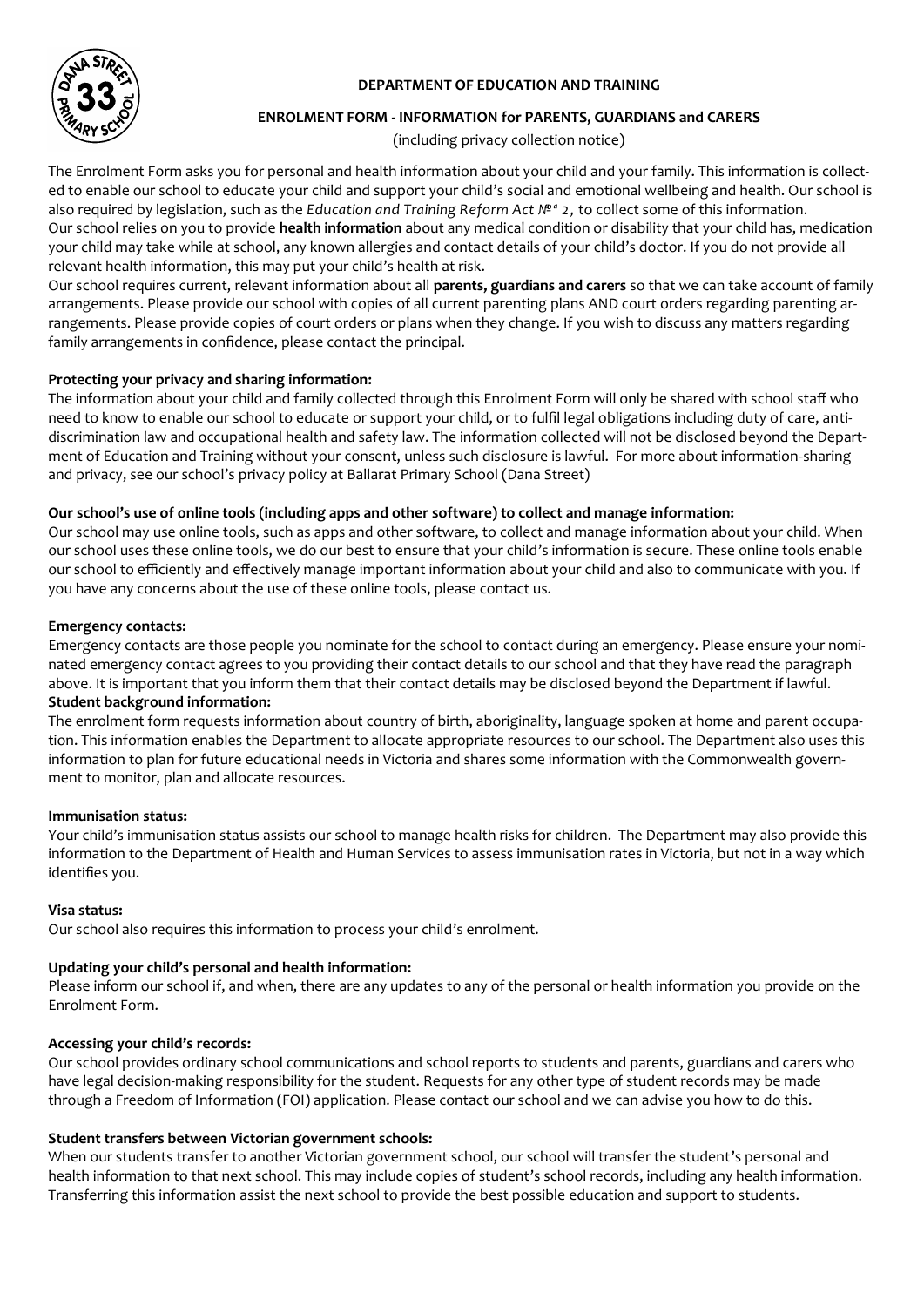

# **Our Commitment:**

Ballarat Primary School (Dana Street) is committed to safety and wellbeing of all children and young people. This will be the primary focus of our care and decision-making.

Ballarat Primary School (Dana Street) has zero tolerance for child abuse.

Ballarat Primary School (Dana Street) is committed to providing a child safe environment where children and young people are safe and feel safe, and their voices are heard about decisions that affect their lives. Particular attention will be paid to the cultural safety of Aboriginal children and children from culturally and/or linguistically diverse backgrounds, as well as the safety of children with a disability.

Every person involved in Ballarat Primary School (Dana Street) has a responsibility to understand the important and specific role he/she plays individually and collectively to ensure that the wellbeing and safety of all children and young people is at the forefront of all they do and every decision they make.

In its planning, decision-making and operations Ballarat Primary School (Dana Street) will:

- 1. Take a preventative, proactive and participatory approach to child safety;
- 2. Value and empower children to participate in decisions which affect their lives;
- 3. Foster a culture of openness that supports all persons to safely disclose risks of harm to children;
- 4. Respect diversity in cultures and child rearing practices while keeping child safety paramount;
- 5. Provide written guidance on appropriate conduct and behaviour towards children;
- 6. Engage only the most suitable people to work with children and have high quality staff and volunteers supervision and professional development;
- 7. Ensure children know who to talk with if they are worried or are feeling unsafe, and that they are comfortable and encouraged to raise such issues;
- 8. Report suspected abuse, neglect or mistreatment promptly to the appropriate authorities;
- 9. Share information appropriately and lawfully with other organisations where the safety and wellbeing of children is at risk; and
- 10. Value the input of and communicate regularly with families and carers.
- 11. Employ only high quality staff to work with our children and all volunteers must have an up to date Working with Children Check and complete our Parent Helpers Program.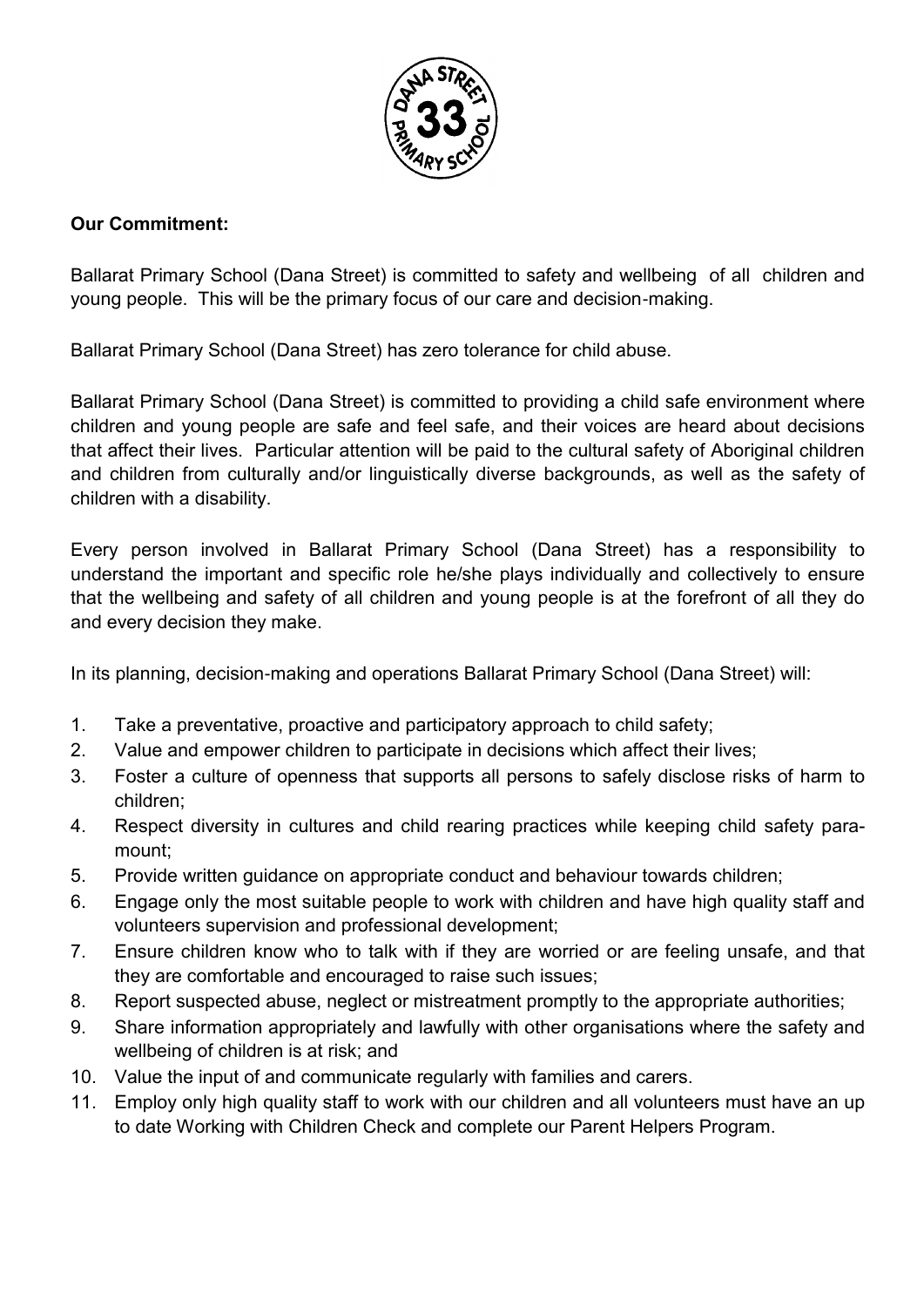# DANA STREET PRIMARY SCHOOL NO 33

Confidential Student Information ~ 20\_\_\_

|                                                                                                                                                                                                                                | Configential Stugent Information $\sim$ 20 $-$                                                                        |  |  |  |
|--------------------------------------------------------------------------------------------------------------------------------------------------------------------------------------------------------------------------------|-----------------------------------------------------------------------------------------------------------------------|--|--|--|
| <b>Student Details:</b>                                                                                                                                                                                                        | <b>OFFCE USE ONLY</b>                                                                                                 |  |  |  |
| Surname: North American Surname and American Surname and American Surname and American Surname and American Surname and American Surname and American Surname and American Surname and American Surname and American Surname a | Student I.D.                                                                                                          |  |  |  |
|                                                                                                                                                                                                                                | Name & Birth Date Proof Sighted Name & Birth Date Proof Sighted<br>Year of Education __________                       |  |  |  |
| Second Name: Name: Name (Name 2014)                                                                                                                                                                                            | <b>Enrolment Date</b>                                                                                                 |  |  |  |
| Preferred Name: Name: Name (Name Name)                                                                                                                                                                                         | Transition Statement provided: ____________                                                                           |  |  |  |
| ❖Gender: [M}ale [F}emale                                                                                                                                                                                                       | Medical Alert for Student Medical Alert 10                                                                            |  |  |  |
|                                                                                                                                                                                                                                | Date of First Enrolment in Australian School [16]                                                                     |  |  |  |
|                                                                                                                                                                                                                                |                                                                                                                       |  |  |  |
|                                                                                                                                                                                                                                |                                                                                                                       |  |  |  |
|                                                                                                                                                                                                                                |                                                                                                                       |  |  |  |
|                                                                                                                                                                                                                                |                                                                                                                       |  |  |  |
| EMAIL ADDRESS: New York State of the Communication of the Communication of the Communication of the Communication                                                                                                              |                                                                                                                       |  |  |  |
|                                                                                                                                                                                                                                |                                                                                                                       |  |  |  |
|                                                                                                                                                                                                                                | Does the student speak English?                                                                                       |  |  |  |
| <b>Vield Which country was the student born?</b>                                                                                                                                                                               |                                                                                                                       |  |  |  |
| ◘.<br>Australia                                                                                                                                                                                                                | $\Box$ Yes and $\Box$<br>$\Box$ No<br>Is an interpreter required?                                                     |  |  |  |
| <b>D</b> Other (Please Specify) <b>COVER</b>                                                                                                                                                                                   | $\Box$ Yes $\Box$ No                                                                                                  |  |  |  |
| Residential Status: ____ [P]ermanent or [T]emporary                                                                                                                                                                            |                                                                                                                       |  |  |  |
| If Temporary show Visa Class: _______(3 digit number)<br>Visa Sub-class is 560 or 563, please show the student's                                                                                                               | Normal method of travel to school $(\underline{W}$ alk/ $\underline{C}$ ar/ $\underline{B}$ us/ $\underline{C}$ ycle) |  |  |  |
| Visa Statistical Code: _________                                                                                                                                                                                               | Strait Islander and Torres Strait Islander                                                                            |  |  |  |
| Visa Expiry Date: <u>_____________</u>                                                                                                                                                                                         | <b>origin?</b> (Please tick the appropriate box)                                                                      |  |  |  |
| Date of Arrival in Australia: ______________________                                                                                                                                                                           | $\Box$ No $\Box$ Yes, Aboriginal $\Box$ Yes Torres Strait Islander                                                    |  |  |  |
| Voes the student speak a language other                                                                                                                                                                                        | $\Box$ Yes, Both Aboriginal & Torres Strait Islander                                                                  |  |  |  |
| <b>English at home?</b>                                                                                                                                                                                                        | Does the student have a Victorian Student No (VSN)?                                                                   |  |  |  |
| No, English only<br>ப                                                                                                                                                                                                          | $\Box$ Yes<br>$\Box$ No                                                                                               |  |  |  |
| ப                                                                                                                                                                                                                              | Yes, but the VSN is unknown<br>$\mathcal{L}^{\mathcal{A}}$                                                            |  |  |  |
|                                                                                                                                                                                                                                | No, the student has never been issued a VSN.<br>$\mathcal{L}_{\mathcal{A}}$                                           |  |  |  |
| <b>Where is the student living?</b> Please tick the appropriate box.                                                                                                                                                           |                                                                                                                       |  |  |  |
| $\Box$ At home with TWO parents/guardians                                                                                                                                                                                      |                                                                                                                       |  |  |  |
| $\Box$ At home with ONE parent/guardian                                                                                                                                                                                        | Away from home (living in foster care or other state-arranged residential care)                                       |  |  |  |
| $\Box$ Yes<br>Is the student at risk?                                                                                                                                                                                          | $\Box$ No                                                                                                             |  |  |  |
| Is there an Access Alert for the student?<br>Yes                                                                                                                                                                               | $\Box$ No                                                                                                             |  |  |  |
| <b>Access Type:</b><br>$\Box$ Court Order<br>ш<br><b>Describe Any Access Restrictions:</b>                                                                                                                                     | $\Box$ Restraining Order<br>Family Law Order<br>Other                                                                 |  |  |  |
| Is there an Activity Alert for the student? (If yes, then describe the Activity Alert Restrictions)                                                                                                                            |                                                                                                                       |  |  |  |
| <b>No</b><br><b>D</b>                                                                                                                                                                                                          |                                                                                                                       |  |  |  |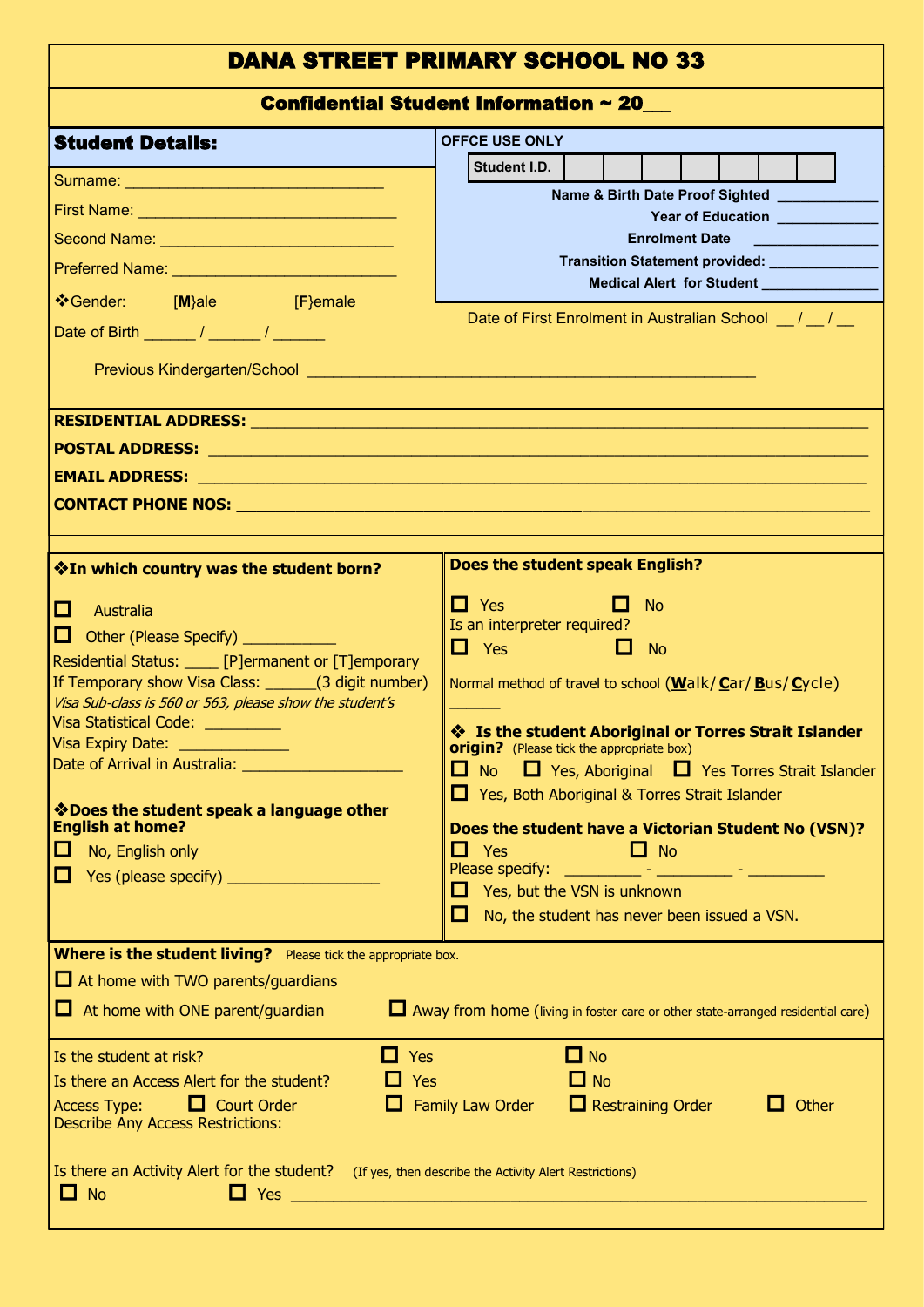| <b>Student Medical Details:</b>                                                                                                                                                                                                      |                                                            |  |  |  |  |
|--------------------------------------------------------------------------------------------------------------------------------------------------------------------------------------------------------------------------------------|------------------------------------------------------------|--|--|--|--|
|                                                                                                                                                                                                                                      |                                                            |  |  |  |  |
|                                                                                                                                                                                                                                      |                                                            |  |  |  |  |
|                                                                                                                                                                                                                                      |                                                            |  |  |  |  |
| $\Box$ Yes<br>$\Box$ No<br>Does your child suffer from Asthma?                                                                                                                                                                       |                                                            |  |  |  |  |
| Does your child have an Asthma Management Plan? $\Box$ Yes<br>$\Box$ No                                                                                                                                                              |                                                            |  |  |  |  |
| $\Box$ Wheezing $\Box$ Coughing $\Box$ Tightness in Chest $\Box$ Difficulty in Breathing $\Box$ Symptoms after exertion                                                                                                              |                                                            |  |  |  |  |
| Does the student suffer from any of the<br><i>Hearing:</i> $\Box$ Yes<br>Vision:<br>$\Box$ Yes<br>$\Box$<br><b>No</b><br>$\Box$ No<br>following impairments?<br>Speech $\Box$ Yes $\Box$ No<br><i>Mobility:</i> $\Box$ Yes $\Box$ No |                                                            |  |  |  |  |
| $\Box$ No<br>$\Box$ Yes<br>Does the student suffer from any other medical condition?                                                                                                                                                 |                                                            |  |  |  |  |
| Symptoms: _________________________<br><u> 1980 - Johann Barbara, martxa alemaniar a</u><br>If the student displays any of the above please:                                                                                         |                                                            |  |  |  |  |
| Inform Emergency Contact: $\Box$ Yes $\Box$ No Inform Doctor: $\Box$ Yes $\Box$ No<br>$\Box$ Yes $\Box$ No<br><b>Administer Medication:</b><br>Does the student take regular medication at school? $\Box$ Yes $\Box$ No              |                                                            |  |  |  |  |
| Is the medication taken regularly by the student (preventive) or only in response to symptoms:<br>$\Box$ Responsive<br>$\Box$ Preventative                                                                                           |                                                            |  |  |  |  |
| <b>EMERGENCY CONTACT INFORMATION</b> (other than parent or guardian)                                                                                                                                                                 |                                                            |  |  |  |  |
| <b>NAME</b><br><b>TELEPHONE CONTACT</b><br><b>Relationship</b><br>(Neighbour, Relative,<br>Friend or Other)                                                                                                                          | <b>Language</b><br><b>Spoken</b><br>(If English Write "E") |  |  |  |  |
| 4                                                                                                                                                                                                                                    |                                                            |  |  |  |  |
| 2                                                                                                                                                                                                                                    |                                                            |  |  |  |  |

## CONSENT TO MEDICAL ATTENTION

In the event of illness or injury to my child whilst at school, on an excursion, or travelling to or from school; I authorise the Principal or teacher-in-charge of my child, where the Principal or teacher-in-charge is unable to contact me, or it is otherwise impracticable to contact me to: (Cross out any unacceptable statement)

- Consent to my child receiving such medical or surgical attention as may be deemed necessary by a medical practitioner,
- Administer such first aid as the Principal or staff member may judge to be reasonably necessary.

# **Signature of Parent/Guardian: \_\_\_\_\_\_\_\_\_\_\_\_\_\_\_\_\_\_\_\_\_\_\_ Date: \_\_\_\_\_\_\_\_\_\_\_\_\_\_**

| <b>Always</b>   | Student lives with the Primary Family: | Mostly | Balanced       | Occasionally                                                                                                      | <b>Never</b> |
|-----------------|----------------------------------------|--------|----------------|-------------------------------------------------------------------------------------------------------------------|--------------|
| phone.)         |                                        |        |                | Preferred method of contact: (If phone is selected, email shall be used for communication that cannot be sent via |              |
| <b>Adult A:</b> | Mail                                   | Phone  | email address: |                                                                                                                   |              |
| <b>Adult B:</b> | Mail                                   | Phone  | email address: |                                                                                                                   |              |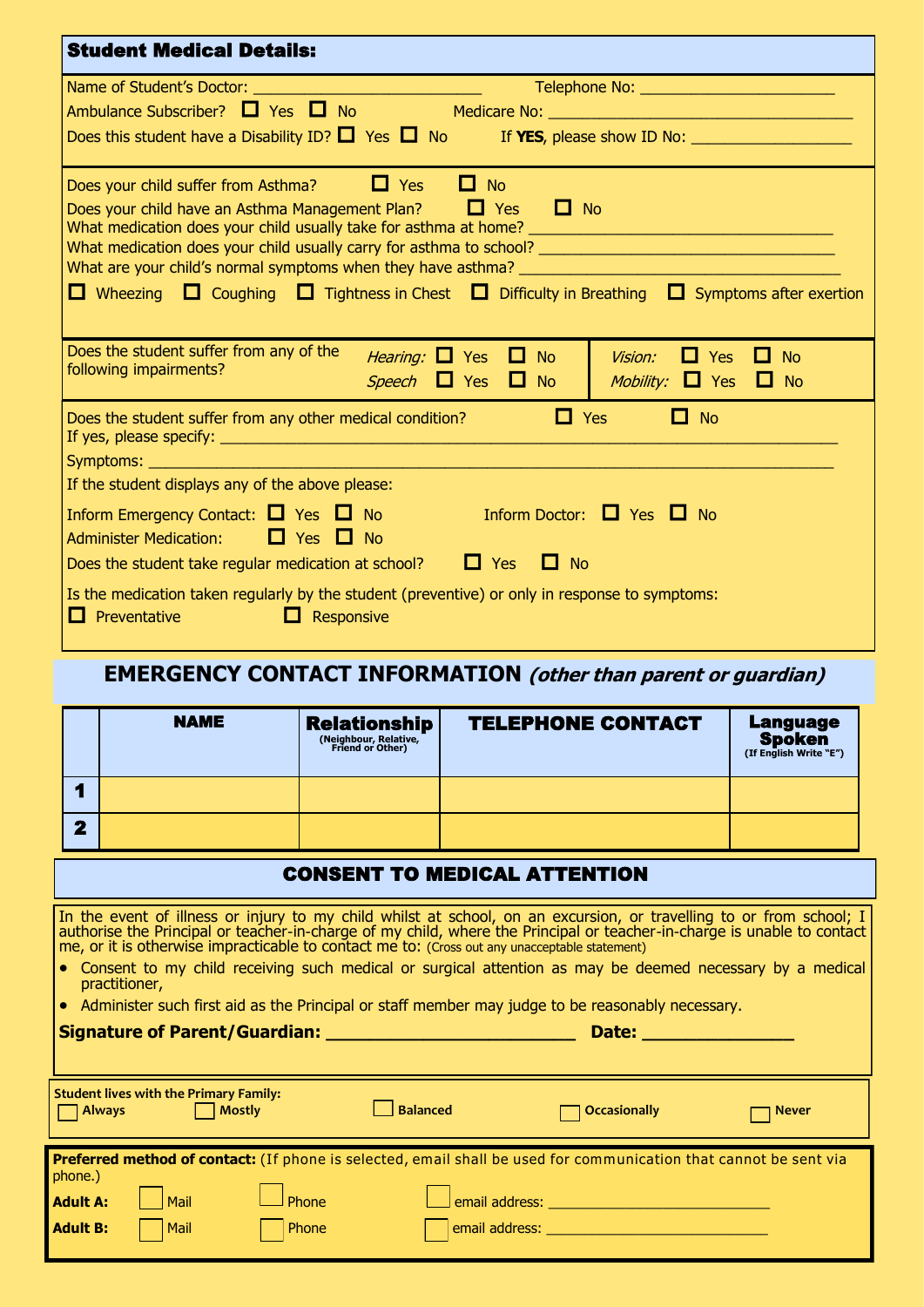## **PRIMARY FAMILY DETAILS:**

**Note: the 'PRIMARY' Family is: "the family or parent the student mostly lives with" ~ Alternative & Additional family forms are designed to cater for varying family circumstances.**

| <b>Adult A (Primary Carer) details</b>                                                                                                                                                                                                                                                                                                                                                                                                                                                                                | <b>Adult B (Primary Carer) details</b>                                                                                                                                                                                                                                                                                                                                                                                                                                                                                                                        |
|-----------------------------------------------------------------------------------------------------------------------------------------------------------------------------------------------------------------------------------------------------------------------------------------------------------------------------------------------------------------------------------------------------------------------------------------------------------------------------------------------------------------------|---------------------------------------------------------------------------------------------------------------------------------------------------------------------------------------------------------------------------------------------------------------------------------------------------------------------------------------------------------------------------------------------------------------------------------------------------------------------------------------------------------------------------------------------------------------|
| and contact information:                                                                                                                                                                                                                                                                                                                                                                                                                                                                                              | and contact information:                                                                                                                                                                                                                                                                                                                                                                                                                                                                                                                                      |
| $Sex:$ <b><math>\Box</math></b> Male<br>$\Box$ Female<br>Country of Birth: <u>____________________________</u><br>*Do you speak a language other than English at<br><b>home?</b> (if more than one language is spoken at home, indicate the one that is spoken<br>most often.)<br>$\Box$ No, English only<br>$\Box$ Yes (please specify) $\_\_\_\_\_\_\_\_\_\_\_\_\_\_\_\_\_\_\_\_\_\_\_\_\_\_\_\_\_\_$<br>Please indicate any additional languages spoken:<br>Is an interpreter required?<br>$\Box$ No<br>$\Box$ Yes | Sex: $\Box$ Male $\Box$ Female<br>Relationship to Student: <u>______________________</u> _________<br>Country of Birth: <u>__________________________</u><br>*Do you speak a language other than English at<br>home? (if more than one language is spoken at home, indicate the one that is spoken<br>most often.)<br>$\Box$ No, English only<br>$\Box$ Yes (please specify) $\_\_\_\_\_\_\_\_\_\_\_\_\_\_\_\_\_\_\_\_\_\_\_\_\_\_\_\_\_\_\_\_$<br>Please indicate any additional languages spoken:<br>Is an interpreter required?<br>$\Box$ Yes<br>$\Box$ No |
|                                                                                                                                                                                                                                                                                                                                                                                                                                                                                                                       |                                                                                                                                                                                                                                                                                                                                                                                                                                                                                                                                                               |
|                                                                                                                                                                                                                                                                                                                                                                                                                                                                                                                       |                                                                                                                                                                                                                                                                                                                                                                                                                                                                                                                                                               |
| Can this Parent/Guardian be contacted at work:                                                                                                                                                                                                                                                                                                                                                                                                                                                                        | Can this Parent/Guardian be contacted at work:                                                                                                                                                                                                                                                                                                                                                                                                                                                                                                                |
| $\Box$ Yes $\Box$ No                                                                                                                                                                                                                                                                                                                                                                                                                                                                                                  | $\Box$ Yes $\Box$ No                                                                                                                                                                                                                                                                                                                                                                                                                                                                                                                                          |
| Ve What is the highest year of primary or secondary                                                                                                                                                                                                                                                                                                                                                                                                                                                                   | <b>What is the highest year of primary or secondary</b>                                                                                                                                                                                                                                                                                                                                                                                                                                                                                                       |
| <b>school completed?</b> (For persons who have never attended school mark<br>"Year 9 or equivalent or below)                                                                                                                                                                                                                                                                                                                                                                                                          | <b>school completed?</b> (For persons who have never attended school mark<br>"Year 9 or equivalent or below)                                                                                                                                                                                                                                                                                                                                                                                                                                                  |
| $\Box$ Year 12 or equivalent                                                                                                                                                                                                                                                                                                                                                                                                                                                                                          | $\Box$ Year 12 or equivalent                                                                                                                                                                                                                                                                                                                                                                                                                                                                                                                                  |
| $\Box$ Year 11 or equivalent                                                                                                                                                                                                                                                                                                                                                                                                                                                                                          | $\Box$ Year 11 or equivalent                                                                                                                                                                                                                                                                                                                                                                                                                                                                                                                                  |
| $\Box$ Year 10 or equivalent                                                                                                                                                                                                                                                                                                                                                                                                                                                                                          | $\Box$ Year 10 or equivalent                                                                                                                                                                                                                                                                                                                                                                                                                                                                                                                                  |
| Year 9 or equivalent or below                                                                                                                                                                                                                                                                                                                                                                                                                                                                                         | $\Box$ Year 9 or equivalent or below                                                                                                                                                                                                                                                                                                                                                                                                                                                                                                                          |
| * What is the highest qualification level completed?                                                                                                                                                                                                                                                                                                                                                                                                                                                                  | * What is the highest qualification level completed?                                                                                                                                                                                                                                                                                                                                                                                                                                                                                                          |
| $\Box$ Bachelor Degree or above                                                                                                                                                                                                                                                                                                                                                                                                                                                                                       | Bachelor Degree or above                                                                                                                                                                                                                                                                                                                                                                                                                                                                                                                                      |
| $\Box$ Advanced Diploma / Diploma                                                                                                                                                                                                                                                                                                                                                                                                                                                                                     | Advanced Diploma / Diploma                                                                                                                                                                                                                                                                                                                                                                                                                                                                                                                                    |
| $\Box$ Certificate I to IV (including trade certificate)                                                                                                                                                                                                                                                                                                                                                                                                                                                              | Certificate I to IV (including trade certificate)                                                                                                                                                                                                                                                                                                                                                                                                                                                                                                             |
| $\Box$ No non-school qualification                                                                                                                                                                                                                                                                                                                                                                                                                                                                                    | No non-school qualification                                                                                                                                                                                                                                                                                                                                                                                                                                                                                                                                   |
| *What is your occupation group of Adult A?<br>If the person is not currently in paid work but has had a<br>job in the last 12 months, or has retired in the last 12<br>months, please use their last occupation to select from the<br>attached occupation group list.<br>If the person has not been in <i>paid work</i> for the last 12<br>$\bullet$<br>months enter 'N'.                                                                                                                                             | *What is your occupation group of Adult B?<br>If the person is not currently in paid work but has had a<br>job in the last 12 months, or has retired in the last 12<br>months, please use their last occupation to select from the<br>attached occupation group list.<br>If the person has not been in <i>paid work</i> for the last 12<br>months enter 'N'.                                                                                                                                                                                                  |
| <b>Occupation Code:</b>                                                                                                                                                                                                                                                                                                                                                                                                                                                                                               | <b>Occupation Code:</b>                                                                                                                                                                                                                                                                                                                                                                                                                                                                                                                                       |
| These questions are asked as a requirement of the Commonwealth Government. All schools across Australia are required to collect the same                                                                                                                                                                                                                                                                                                                                                                              |                                                                                                                                                                                                                                                                                                                                                                                                                                                                                                                                                               |

 These questions are asked as a requirement of the Commonwealth Government. All schools across Australia are required to collect the same information.